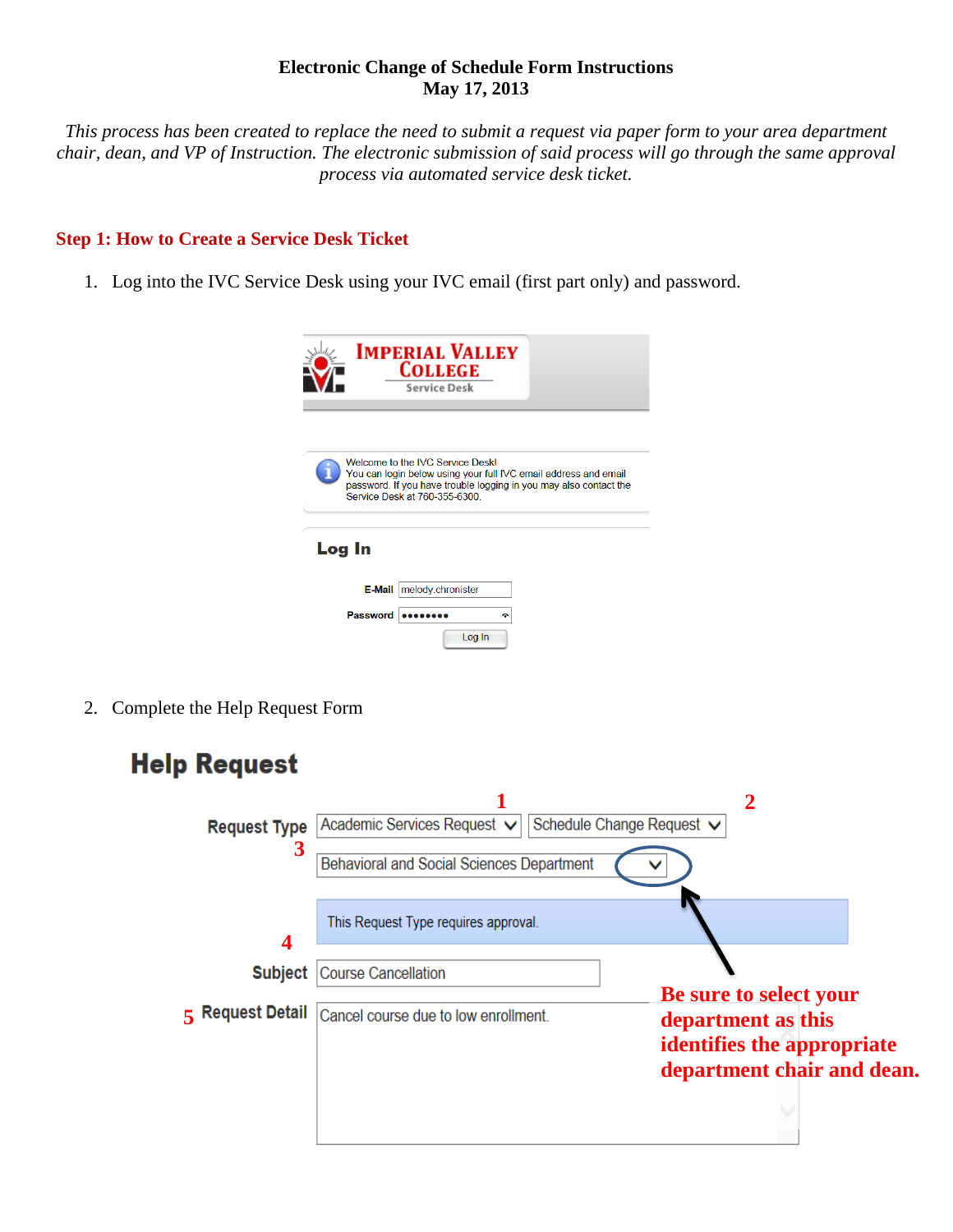|           | 6                              | <b>Semester*</b> $\bigcirc$ Spring $\bigcirc$ Summer $\bigcirc$ Fall $\bigcirc$                                                                                                                                                 |
|-----------|--------------------------------|---------------------------------------------------------------------------------------------------------------------------------------------------------------------------------------------------------------------------------|
| 7         |                                | Type of Change* ○ Add ● Cancel ○ Date and/or Time ○ Instructor ○ Room<br>ο                                                                                                                                                      |
|           | 8<br>CRN*                      | 30154                                                                                                                                                                                                                           |
|           | Course*<br>$\boldsymbol{9}$    | POLS102<br>0                                                                                                                                                                                                                    |
| <b>10</b> | Day                            | Monday<br>#10 data is all optional (i.e. not required to<br>submit ticket), however please be sure to<br>Tuesday<br>complete as much as possible to ensure quick<br>Wednesday<br>and accurate processing.<br>Thursday<br>Friday |
|           |                                | Saturday                                                                                                                                                                                                                        |
|           | <b>Time</b>                    | 5:30PM<br>$40 \vee$<br>7<br>$\odot$ pm<br>am                                                                                                                                                                                    |
|           |                                | <b>Instructor Landeros, Jose</b>                                                                                                                                                                                                |
|           |                                | G# XXXXXXX                                                                                                                                                                                                                      |
| 11        | Room                           | 402                                                                                                                                                                                                                             |
|           | <b>Change Requested*</b>       | Cancel course due to low enrollment (jeopardy list May 17)                                                                                                                                                                      |
|           | Carbon Copy (Cc:)              | Enabled                                                                                                                                                                                                                         |
|           | <b>Attachments</b>             | <b>Add File</b>                                                                                                                                                                                                                 |
| Location  | <b>Imperial Valley College</b> | Room $ 40$<br>v<br>▽                                                                                                                                                                                                            |
|           | Priority Medium V              |                                                                                                                                                                                                                                 |



3. By pressing Save, you are submitting the ticket for approval to the area department chair, with a copy going to the Instructional Support Specialist in the Instruction Office for tracking purposes. **This completes step 1.**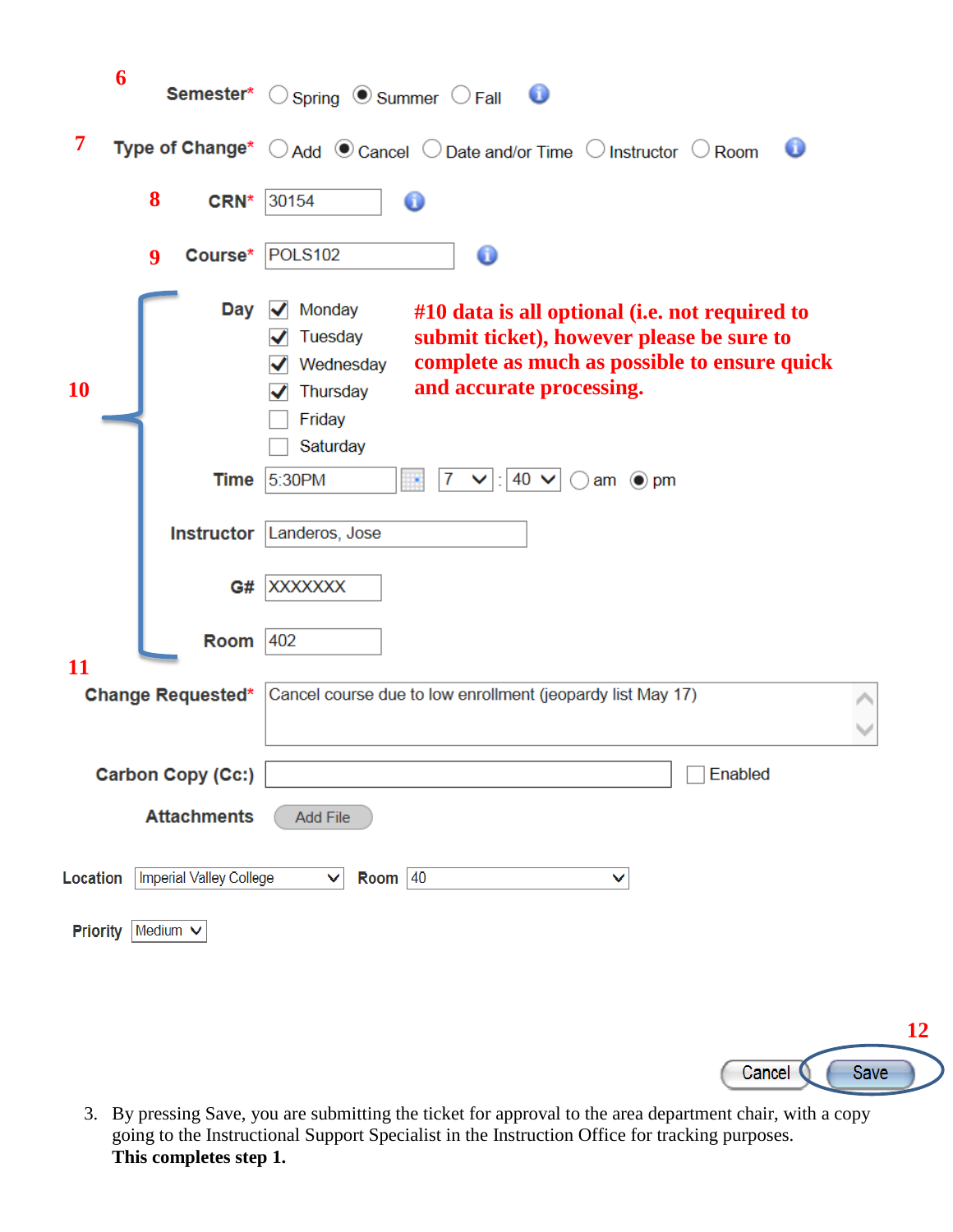# **Step 2: Approval Process: Level 1 (Department Chair)**

1. The Department Chair of the selected area assigned to the ticket will then receive an email from the IVC Service Desk requesting approval (see below for example of email). This email will detail the change being requested, as well as the requestor (client).

## EMAIL EXAMPLE:

| IVC Service Desk                                                      | Approval Request: Ticket 11934 Needs Approval --> Room Change: change room                                            | Thu 5/9                                                                                        |  |  |  |  |  |  |  |  |
|-----------------------------------------------------------------------|-----------------------------------------------------------------------------------------------------------------------|------------------------------------------------------------------------------------------------|--|--|--|--|--|--|--|--|
| Step 1 of Schedule Change Approval Process                            |                                                                                                                       |                                                                                                |  |  |  |  |  |  |  |  |
| <b>Approval Info</b>                                                  |                                                                                                                       |                                                                                                |  |  |  |  |  |  |  |  |
|                                                                       | Approval Process Schedule Change Approval Process                                                                     |                                                                                                |  |  |  |  |  |  |  |  |
|                                                                       | <b>Approval Step</b> Department Chair Approval                                                                        |                                                                                                |  |  |  |  |  |  |  |  |
|                                                                       | <b>NO - Show Explanation YES - Show Explanation</b><br><b>My Vote</b><br>NO - Hide Explanation YES - Hide Explanation |                                                                                                |  |  |  |  |  |  |  |  |
|                                                                       |                                                                                                                       |                                                                                                |  |  |  |  |  |  |  |  |
| <b>Ticket No.: 11934</b>                                              |                                                                                                                       |                                                                                                |  |  |  |  |  |  |  |  |
| <b>These are active buttons</b><br><b>Report Date: 5/9/13 4:06 pm</b> |                                                                                                                       |                                                                                                |  |  |  |  |  |  |  |  |
| Est. Due Date: 5/14/13 2:06 pm                                        |                                                                                                                       | embedded in your email. Please<br>select whether to approve or                                 |  |  |  |  |  |  |  |  |
|                                                                       | Reporter: Amidon, Linda (linda.amidon@imperial.edu)                                                                   | deny the request. If you would                                                                 |  |  |  |  |  |  |  |  |
|                                                                       | Location: Imperial Valley College                                                                                     | like to explain the reason for<br>your decision, you may select to<br><b>Show Explanation.</b> |  |  |  |  |  |  |  |  |
| <b>Room: 40</b>                                                       |                                                                                                                       |                                                                                                |  |  |  |  |  |  |  |  |
|                                                                       | Department Academic Services                                                                                          |                                                                                                |  |  |  |  |  |  |  |  |
|                                                                       | Tech: Chronister, Melody (melody.chronister@imperial.edu)                                                             |                                                                                                |  |  |  |  |  |  |  |  |
| <b>Status: Needs Approval</b>                                         |                                                                                                                       |                                                                                                |  |  |  |  |  |  |  |  |
|                                                                       | Request Type: Academic Services Request > Schedule Change Request                                                     |                                                                                                |  |  |  |  |  |  |  |  |
|                                                                       | Subject: Room Change                                                                                                  |                                                                                                |  |  |  |  |  |  |  |  |
|                                                                       | Semester: Spring                                                                                                      |                                                                                                |  |  |  |  |  |  |  |  |
|                                                                       | Type of Change: Room                                                                                                  |                                                                                                |  |  |  |  |  |  |  |  |
| CRN: 12345                                                            |                                                                                                                       |                                                                                                |  |  |  |  |  |  |  |  |
| Course: Math 071                                                      |                                                                                                                       |                                                                                                |  |  |  |  |  |  |  |  |
| <b>Room: 307</b>                                                      |                                                                                                                       |                                                                                                |  |  |  |  |  |  |  |  |
|                                                                       | Change Requested: change room for CRN 12345 from 504 to 307                                                           |                                                                                                |  |  |  |  |  |  |  |  |